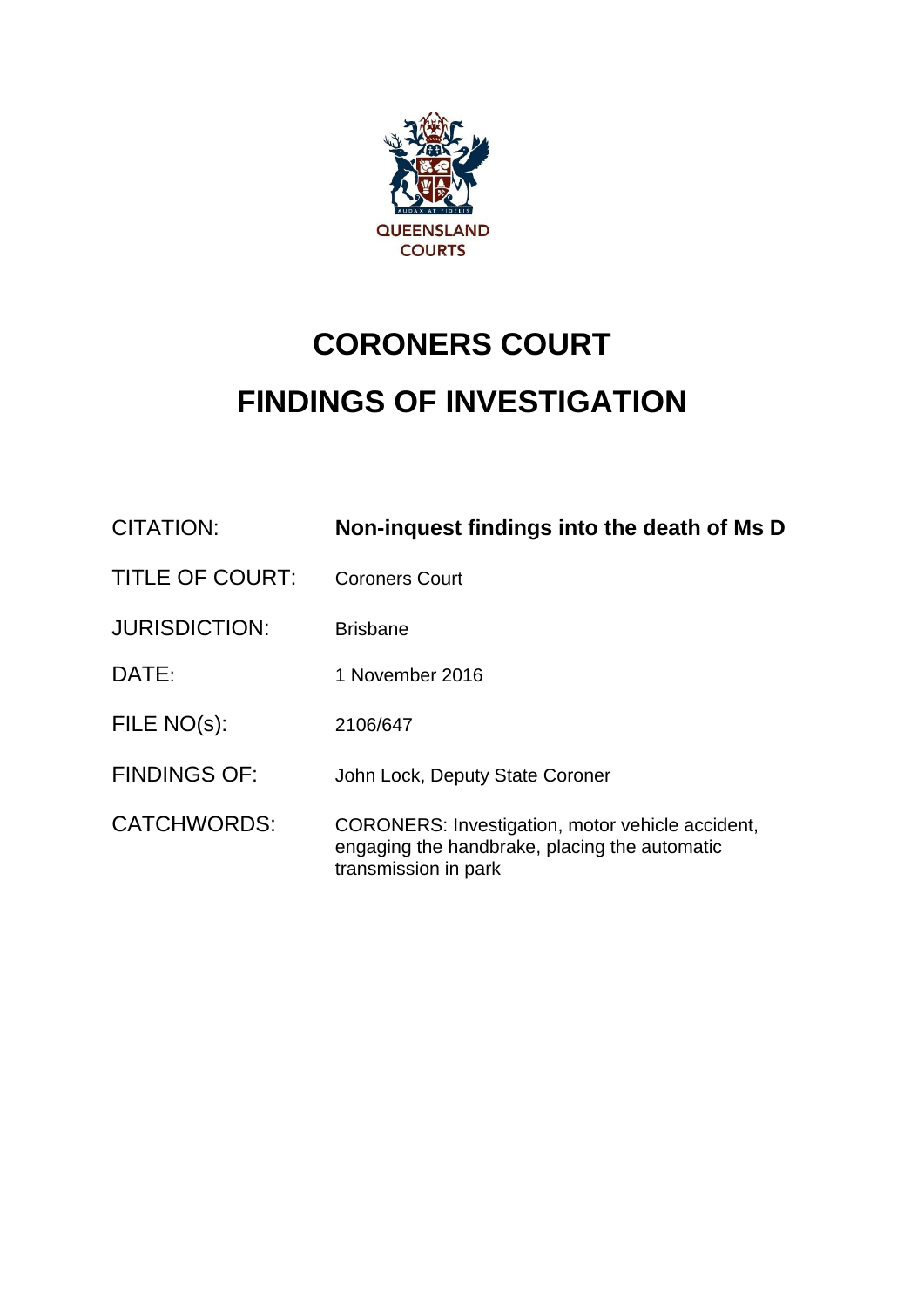## **Events of 13 February 2016**

Ms D was aged 47.

On 13 February 2016, Ms D was standing on a footpath when she was struck by a motor vehicle that had been pushed backwards by another vehicle that had rolled downhill. This latter vehicle probably had its handbrake partly engaged and was in a stationary position with no occupants in the vehicle.

The vehicle that was pushed backwards ran over Ms D by the rear left tyre. Ms D died at the scene despite first aid being tendered.

#### **Autopsy examination**

An autopsy examination found that the cause of death was due to cardiorespiratory failure precipitated by multiple rib fractures rendering the chest wall incapable of effectively expanding the lungs and oxygenating the blood.

### **Forensic Crash Unit (FCU) investigation**

The FCU investigated the cause of the tragic death. The incident occurred at Stan Topper Park, Pomona during the course of market day.

A Nissan Patrol wagon had been driven to the park and left parked by its owner who was attending the market area. At the time of leaving the vehicle he said to police he had engaged the handbrake but it is apparent the automatic transmission was in neutral and not in gear or 'P' for park. The owner had been sitting in the vehicle for some little time before exiting and he believed the vehicle was securely stopped by the handbrake.

A short time later the vehicle started to move forward down a hill towards the market stall. The vehicle hit another vehicle, which was forced backwards and struck Ms D.

A mechanical inspection was carried out. A number of vehicle defects were found. The vehicle was in an unsatisfactory mechanical condition due to some rear brake assembly contamination and wear to the steering input coupling splines. Neither of these defects were considered to be contributory to the cause of the incident.

The handbrake mechanism appeared to operate satisfactorily. During further inspection it was noted that the handbrake was operational, however was adjusted to the extent of requiring it to be engaged seven stops into the ratchet mechanism prior to the handbrake becoming fully effective. At the sixth ratchet the handbrake provided some minimal resistance and the vehicle was able to be pushed with some effort.

Inspection of the brake mechanism failed to show significant wear in the ratchet teeth indicating that it is unlikely that the handbrake disengaged or moved from the 'between' ratchet stops, for instance from seven to six.

The FCU investigator considered that if the handbrake was partly applied in the sixth position, there may have been sufficient resistance, if combined with other external forces, to prevent the vehicle from moving from its initial parked position.

Examination of the area in the general vicinity where the vehicle was parked prior to